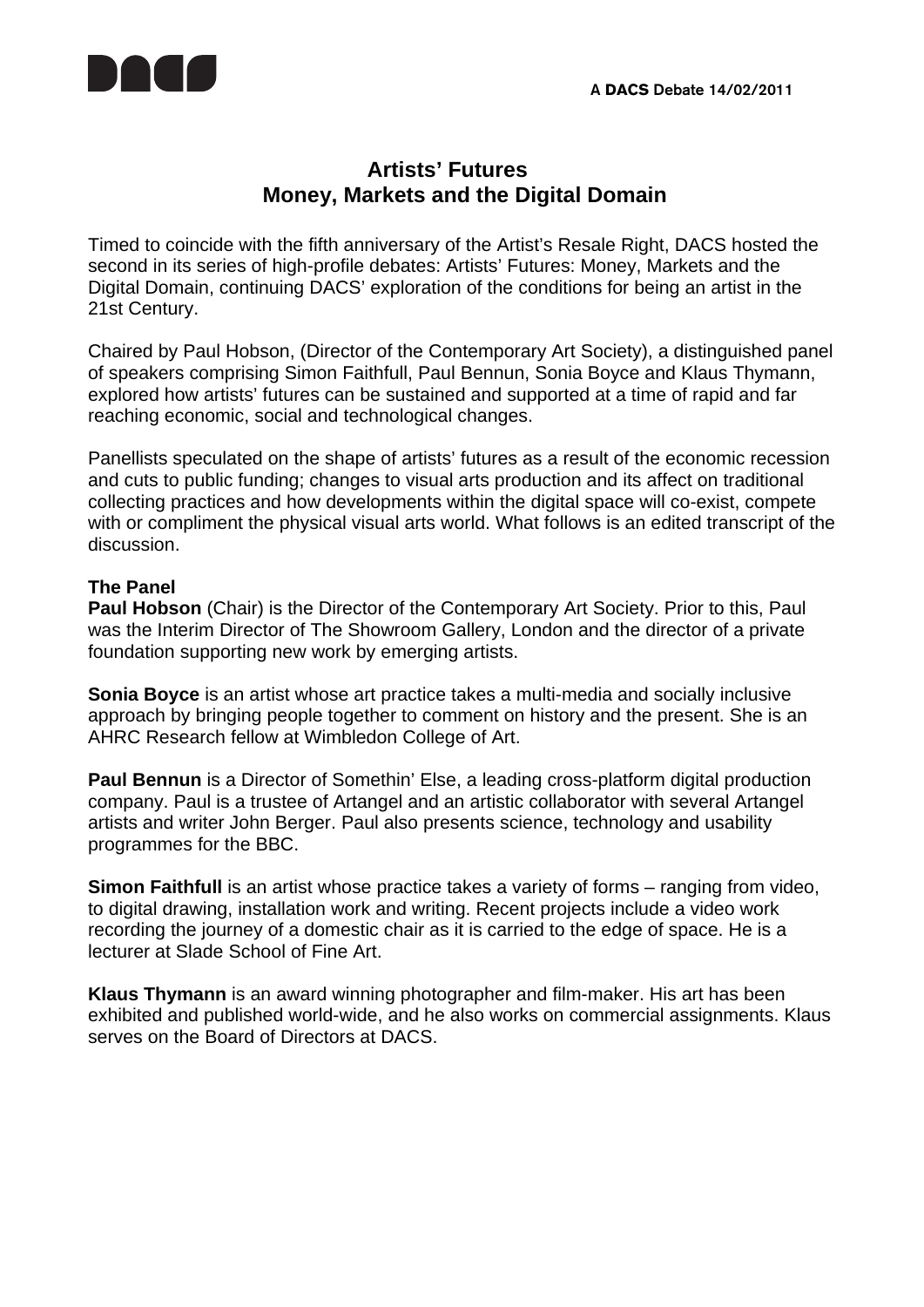

**Paul Hobson (PH):** The current economic downturn, cuts to government funding and reduced private investment has led many artists to question the sustainability of their practice and their livelihoods. Against this backdrop I've asked the panel to consider what artists' futures will look like. How do artists sustain their practice and income? How can they be influential and active in affecting these changes? What are the opportunities and the challenges that these future scenarios present and in particular within the digital domain? At a time when both private collecting and public collecting are not aligned to current forms of visual production, can we anticipate what these trends in collecting and acquiring visual art might be? Are they the future? How do they translate to the digital?

Sonia [Boyce], as an artist who is also working in an educational environment and very much from a fine art perspective, what do you see as the key factors that are impacting on artists at the moment?

**Sonia Boyce (SB):** I am just coming to the end of a three year fellowship through the Arts and Humanities Research Council. As a practising artist for 25 years, it is the first time I've actually been paid what would be the equivalent of an average wage to research as well as make works of art. Before then, I taught part time as an associate lecturer. The vast majority of artists that I know teach in some shape or form. And now we're experiencing quite harsh, radical cuts within the public sector and within arts institutions themselves. These are quite radical and serious erosions so it's very difficult to predict what that's going to mean for artists and for the conditions of art practice.

**PH:** But don't you think that the current arrangement is unsustainable considering the reduction in public funding or the lack of support from private investment? Do you see this model having to change radically?

**SB:** Yes it will have to change but my fear is that we are all being pushed into becoming entrepreneurs. That's nothing against entrepreneurs: I think there are people who are naturally gifted in this area but I don't know that all artists are. I have been looking at other sources of funding from foundations and trusts not just the public sector. But there isn't much out there and it's going to get very tough. I'd like to be able to be more positive about it but there are thousands of artists so it's hard to imagine what the support structures are going to be able to sustain what is a vibrant industry.

**PH:** Simon [Faithfull], you are an artist who works from a fine art perspective but also engages with other platforms such as digital media. Do you share this perspective? Do you see new opportunities in the digital domain for example?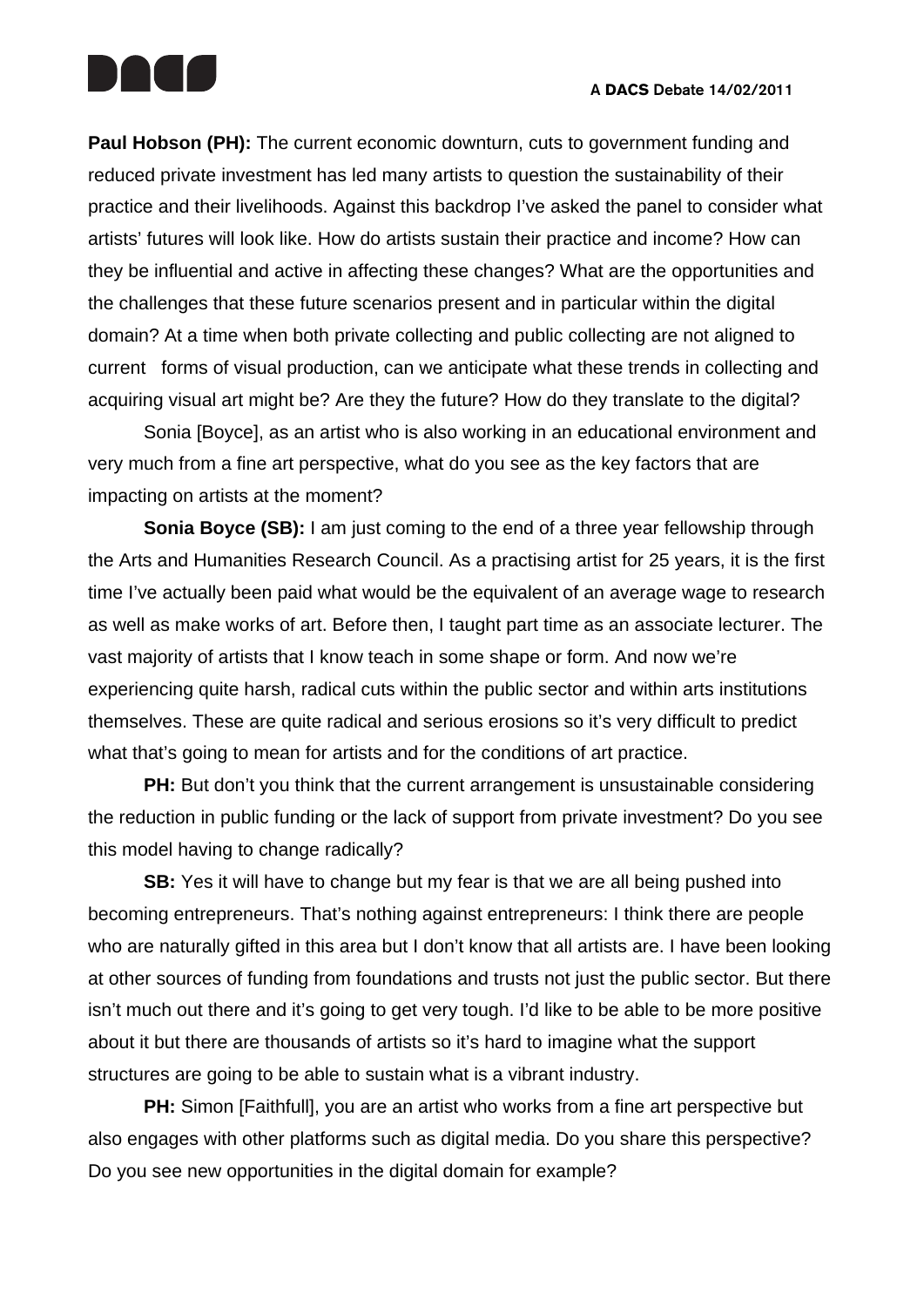

**Simon Faithfull (SF):** You can't ignore the threats to teaching and to funding. Over the last ten years my income has come from a number of things: teaching, commissions, sales to institutions or private individuals, so it's been a real rag bag. And a lot of this has been funded through the Arts Council. I

should be very miserable and depressed about it all but actually I think it's quite an interesting time because everything is in flux and I think there are going to be new opportunities which come out of that.

**PH:** But do you share this concern or excitement about the fact that there may be a market imperative introduced into visual cultural production?

**SF:** There's been such an emphasis upon the market for the last 10-15 years and so I've found this emphasis upon the market within public funding strange. I think everything's going to be re-assessed but I don't really have any answers for how it's going to pan out.

**SB:** It makes me think about the mid-nineties in the US when the National Endowment for the Arts (NEA) experienced drastic cuts and it really did change the character of arts practice in America. I'm wondering if there is a similarity here that if one takes away this form of state support then this privileges another kind of practice. I've always thought that there was an extraordinary richness in the various areas that artists could operate and yes it is a rag bag but my fear is that we're being funnelled in some way.

**PH:** Paul [Bennun], when we were talking before the debate, you suggested that there is a need for an evolution towards the digital in support of sustainable arts practices. Could you talk about what you see these opportunities to be?

**Paul Bennun (PB):** One of the most important things to remember is that the internet and the digital domain are unavoidable. What typically happens when the internet meets something new is that it embraces it, extends it and then changes it so that it is never the same again. I think there are some interesting parallels between what's happened in the music industry over the last 20 years and what the art world is currently facing. Essentially the internet is just a giant copying and connecting machine. That's what it does. And it changes the way that people find information, talk to each other and aggregate stuff in their personal lives.

The music industry had to respond to the fact that if they didn't provide appropriate products to consumers, then consumers were just going to circumvent the way the music industry worked. To some degree it's quite possible that the internet has killed the music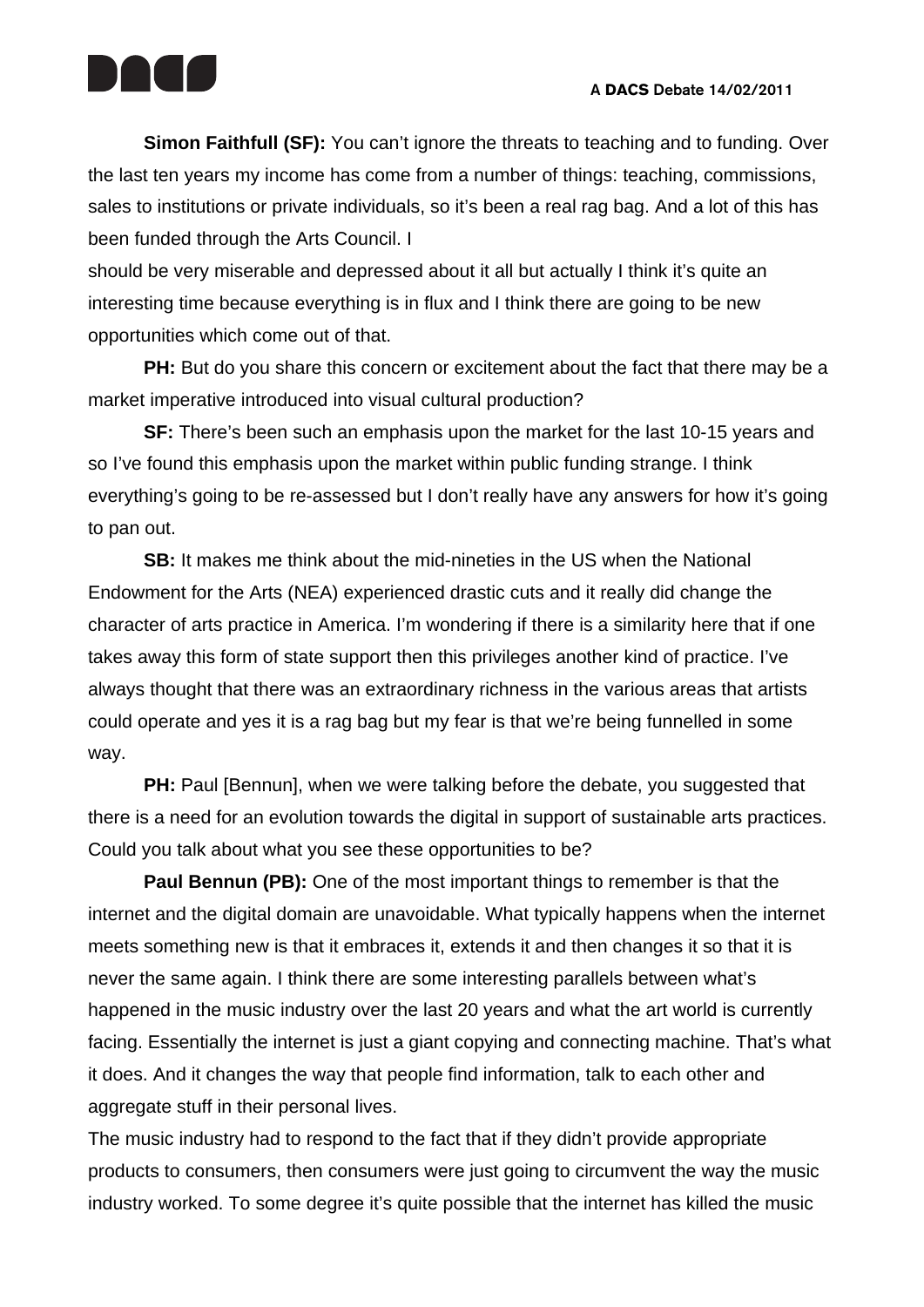



industry in the way that we know it. The music industry's old business model doesn't work. It's quite possible that for many kinds of musician the way that they used to create music and retail their work has finished.

It is quite possible that the traditional way art is sold may be changed for ever. Unlike the internet, the gallery system does not see works of art duplicated ad infinitum, but as 'editions'. Perhaps for a commercially successful artist, the world is going to be the same but for other artists they will need to embrace the world in a completely different way. For artistic practice to rejuvenate itself it's going to have to change fundamentally. That's an artistic question and it's also a commercial question. The two aren't necessarily the same thing.

Klaus [Thymann], how do you see that?

**Klaus Thymann (KT):** Well I think it's very interesting you mention the music industry. In 2007 Radiohead made their album available to download for free, encouraging fans to pay what they thought the album was worth. This week they have released their new album which you can download for £6 or purchase a collectors' edition for £30. In a very short period of time there's been a fundamental shift where we've agreed 'lets not to shoot ourselves in the foot here and assume everything on the internet is for free'.

I think the internet is something that artists can utilise and can definitely profit from. But within the art world, I think we need to make a distinction between artists who make physical, unique objects and those who make their living through the reproduction of their work, sometimes digitally.

I think people accept that digital reproductions should be paid for. I am not sure what the future holds for fine art and unique productions. Will there be a place where they can exist and be easily copied?

**PH:** My understanding of the market is that works acquire both financial and critical value, by having unique access and physical form. Paul [Bennun], do you see the arts shedding that type of market structure and moving more along the lines of the music industry?

**PB:** There are new models that are compliant with the way that the internet works but that doesn't mean to say that existing models will become obsolete. Because of the logical outcome of their practice, artists are going to produce works of art that can gain additional value over time, and they're not designed to be reproduced. The internet isn't going to stop people painting. It's not going to stop people working with physical materials and arranging them artistically. However, you now have additional possibilities which are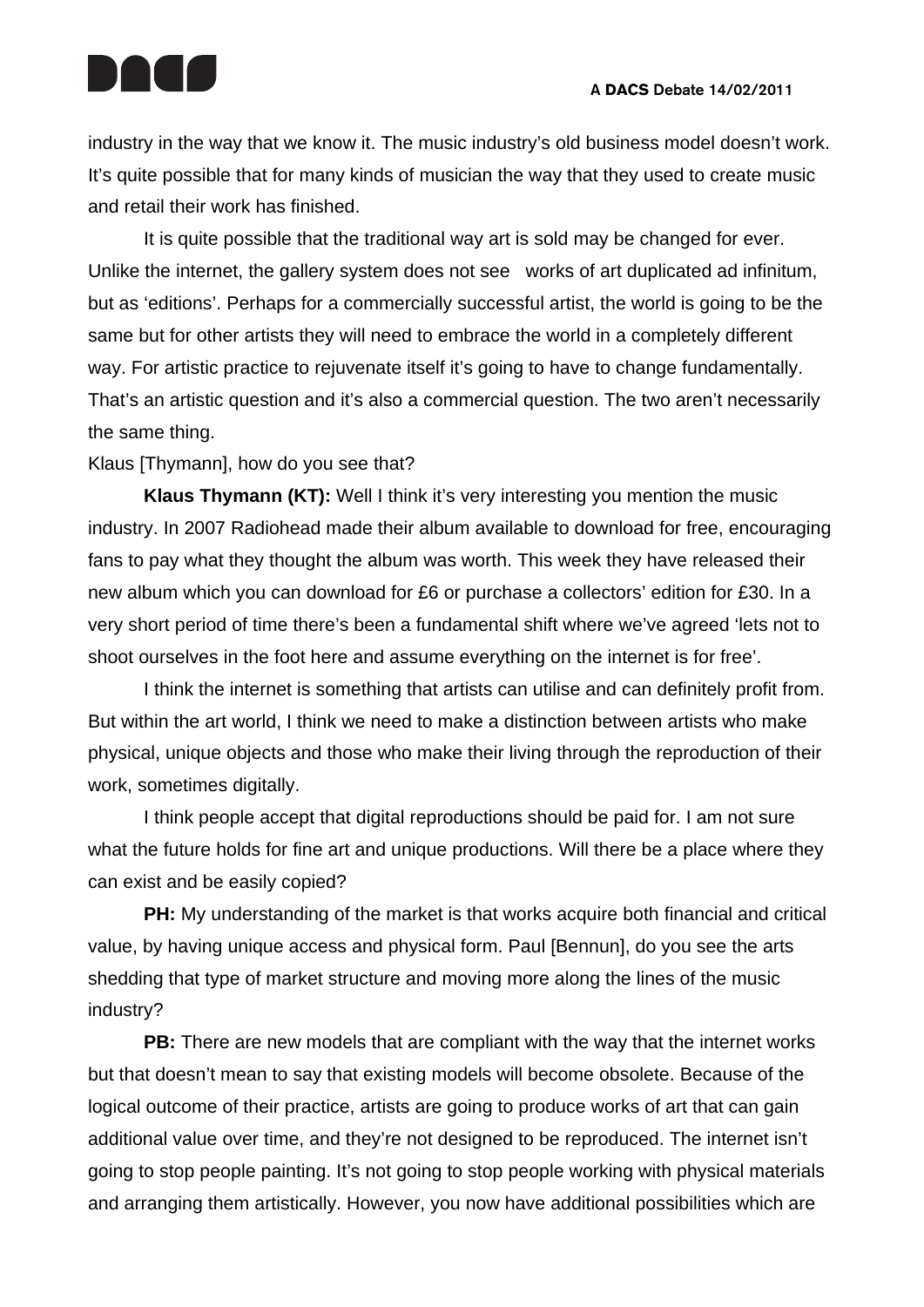

related to objects or artefacts or ideas that by definition need to be duplicated, disseminated, to have any artistic value.

For instance, making images on a Palm Pilot and then distributing it via email is a very interesting thing. What is the artefact? If people then pay for this image, what is the value of the thing that is being transacted and does the duplication of that object reduce the value? Well, yes, in a sense, it does.

There are additional possibilities that take advantage of how the internet works. Although I'd say that there is a certain section of the art world that is based around the reproduction of an image, and that is absolutely changing.

**KT:** I think a good example is virtual gaming where non-physical objects are traded at a high value. People can now adopt an avatar or a 'digital self'. In the future this 'online self' could become more important than the 'offline self'. So the collector might go online to 'collect' works of art thereby empowering digital objects with a value.

**PB:** That's an important artistic point. Take Second Life, which is a virtual world where you build objects and have a physical presence in it. I had one of the most powerful artistic experiences in my life inside that world. There comes a time when the objects inside these environments, start having a real value. It's the object itself that becomes interesting and artistic when you spend enough time engaging with it. So I'd say that, yes, absolutely the virtual world as a place of artistic expression is hugely important and it's not going to get any less important, and those objects can have genuine financial value.

**SF:** Paul [Bennun] is right; the traditional model that operates within the art world is opposed to these new ways of distributing things. However there are examples of 'nonobject based art' which have sold and Sol LeWitt is a good example of this. There's actually no object there but the art world have managed to control its distribution and make it precious.

Within my own practice, I've sold a fair amount of my films and collectors have got their heads around the concept of how artists' films are sold - by artificially restricting the amount of copies there are. Ironically in terms of my drawing practice I haven't sold that many drawings at all. I think this is because it scares collectors as it looks like they are everywhere in the world, and they are. But then the recipe that Sol LeWitt uses to make a drawing could be enacted by anybody and it's just the certificate that authenticates it.

I am working on an i-Phone App at the moment where I will create a drawing and anyone downloading the App will access the drawing instantly. Actually there has been quite a big debate about whether we should charge people. The project began with the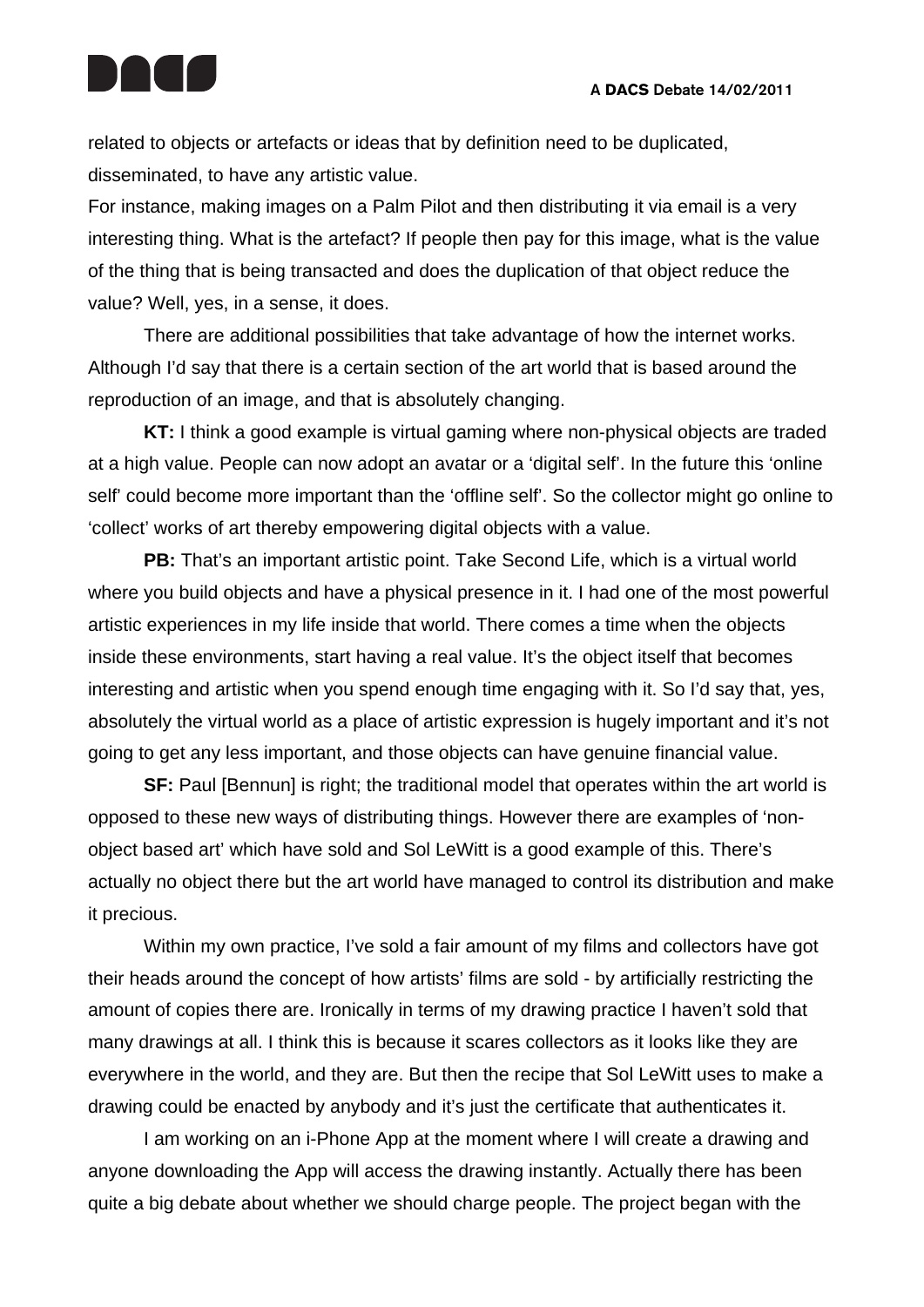

idea of how artists could produce other kinds of revenue streams but because it's publicly funded, one of the commissioners is adamant that we shouldn't charge for it, so it has also become problematic.

**PH:** But it is also about the idea of artistic practice as an authentic form of knowledge production and experience. I think Paul [Bennun] raised an important point about the way these things become transactional in a virtual space, where the experience of the work is radically different from the experience of a physical object in a 'real' space.

**SB:** I want to add that although we're talking about revenue for artists, I also think there is an important reciprocal relationship between the artist and the audience. With music it comes out of a machine into a shared space but with art I do get worried by this idea of limiting who can access it. PB: I couldn't agree more. This is a really tricky thing to address. To say that it is possible to create a market through creating artificial scarcity isn't necessarily the right thing to do. The way that the internet seems to work is that it doesn't necessarily like artificial scarcity as it is a copying machine. One could absolutely imagine an artist working in a similar way to the Radiohead model, making their work available to anyone to download and if you really wanted one of the five official copies then you could pay £20,000 for a certificate direct from the artist.

A collector can buy an official edition with proof, but it is impossible to restrict that digital work from being copied. The music industry tried to do that. They thought that by applying digital rights management to pieces of music they would magically stop pirated copies being disseminated. Within five minutes of copy protection being applied to a piece of digital work, it has been broken. It always will be. I think if you're having this discussion about artificial scarcity around works that are inherently intangible then you have to understand that it is impossible to restrict the copying of that work.

**PH:** But then what is the alternative?

**PB:** I think that we can again look at parallels in the music industry and we've touched on some of them already where you've got objects that people will pay for because they want them. Of course some people have a dislike of paying for things that they've found on the internet. Other people are entirely happy to give an artist a sum of money in return for something.

**KT:** I think that the critical thing here is: where is the bridge from the fine art market to the digital? I think the auction houses are a very big factor in how art is viewed. Thinking back to the idea of 'avatars', if the platform was developed within an auction house, maybe that would validate it.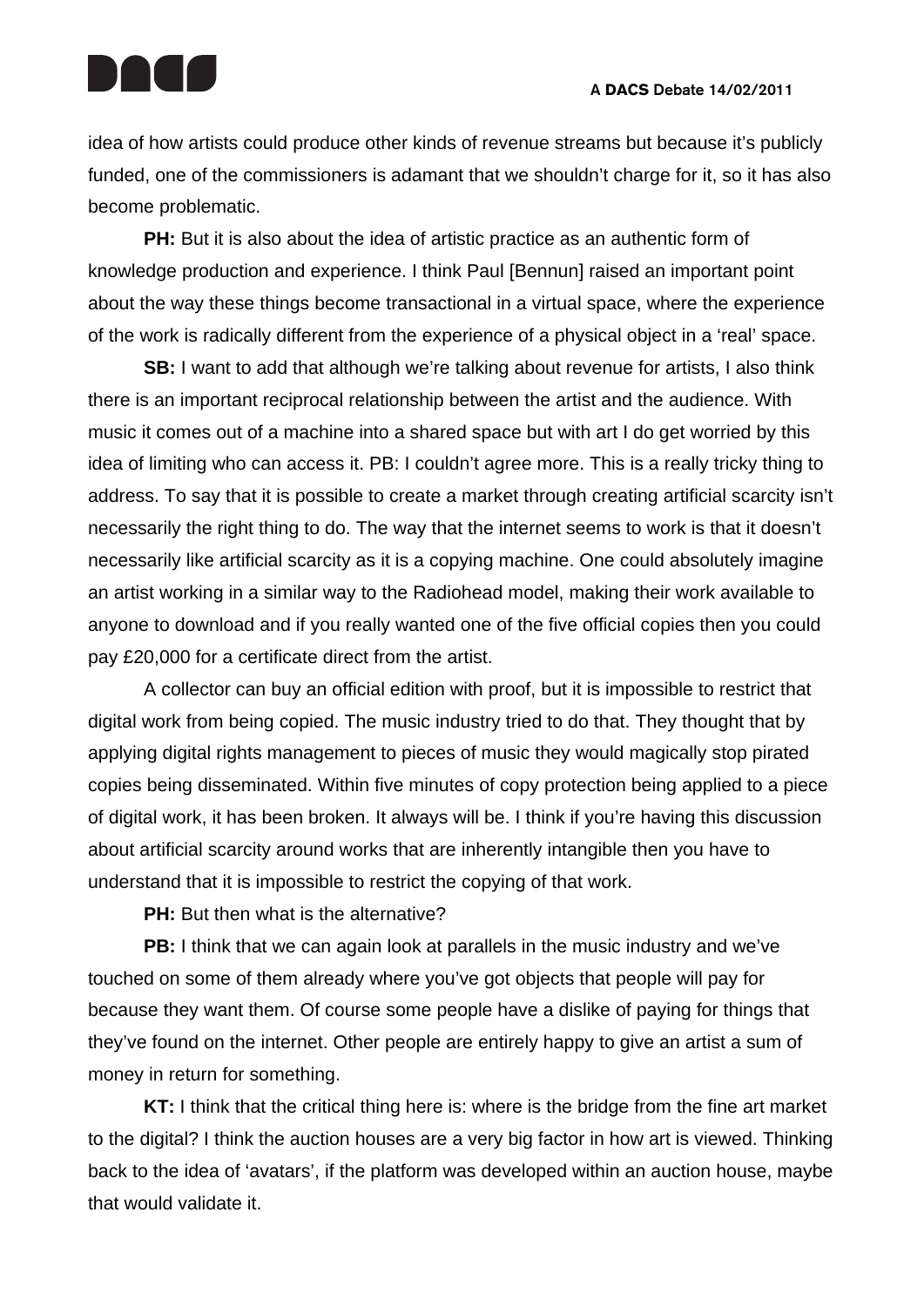

**PH:** From an art historical perspective, artists sit within a story about what has become important at any one time and then people collect around that. Then that story is told through institutions and through a consensus amongst commercial galleries and curators. So there's quite a complicated process of subscription around works of art and the way that it's made available and recorded. I'm just wondering where the different agents are within that on this digital platform?

**SF:** I think video is an interesting model to look at. You can distribute your work widely for free on the internet but then also sell a limited number of authenticated copies to a small amount of people. YouTube has all of my videos on it now but for a really long time I resisted putting my videos on there. I had to, eventually through necessity, as people began filming my work on their mobile phones and uploading these to YouTube and I didn't want my work represented by wobbly mobile-phone footage. And I also thought why would you want to restrict your videos from being seen by as many people as possible? And actually that hasn't devalued the authenticated version. It's on YouTube, and everyone can access it but I think everyone knows that that is 'different' although in terms of quality, this difference is rapidly diminishing; I think there is a conceptual artefact that becomes more important than the physical artefact.

What I want to do with my drawings is create an App, where I can sell my prints (but not as limited editions) for a very small download fee. I will then sell the code to the drawing as a limited edition, so the collector gets a deeper connection with the conceptual artefact.

**PH:** But we still seem to be talking about a situation where artists are producing a controlled asset for a lot of money for a small group whilst also ensuring that their work is widely accessible and distributed digitally. I suppose the question is how can it be monetised?

**SF:** The App Store is quite a good model for that.

**PB:** Giving the App away for free for starters, doesn't devalue the end work. All it does is generate additional people that will get to know and love your work. And if they have a conceptual resonance with the stuff that you're doing, they will want to get to know the artist a bit more and maybe start having bespoke works made for them, or even start telling other people who may become subscribers. You know the biggest issue for artists is visibility. If you can actually get your work understood by a lot of people then it will intrinsically have greater value and the internet is fantastic at that.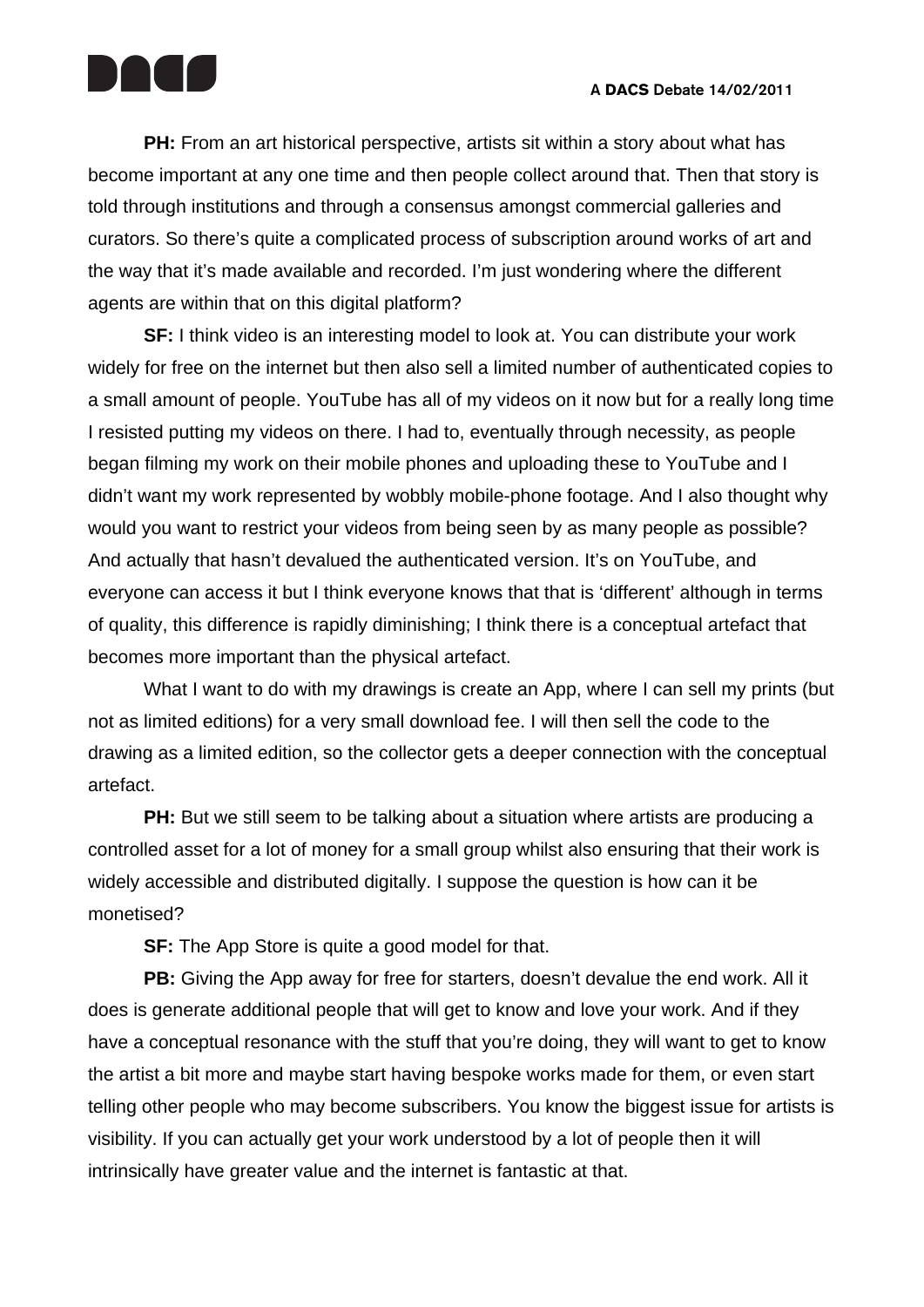

**SB:** I would say that as an artist, one really tends to look towards the art institutions and how they start to take on board these questions and there has been an enormous amount of snobbery around this. I'm very aware of what Simon is saying and I've only just started to put my work on YouTube after much deliberation. But because of the wider context of the institutions and how they perceive it, I've not really been up to speed with much of this.

**KT:** This is a question to the panel, because I think we've sub-consciously assumed that everything is fine art, and I think we need to look at what happens to all the artists that don't produce fine art. Look at illustrators who sell their work to magazines. Their business model is selling one thing many times and getting things financed that way. And if things are given away free on the internet and if people aren't paying for it, then that business model doesn't work. It doesn't work for photographers either.

I'm just thinking back to the early noughties when every business model for a new internet company was giving away stuff for free and selling advertising to finance themselves. Then the bubble burst. I think if we try the same model with the art world, I don't think it's viable. I think the revenue stream would have to come from something substantial rather than hot air.

**PH:** I'm slightly mortified by the prospects of artists making available their work in that kind of way so that it can be wrapped around by different forms of selling.

**PB:** Art is something that's quite difficult to explain and it's quite difficult certainly for a new artist to come along and articulate what's interesting about their work. It's difficult enough to make money out of websites through advertising, let alone out of something tangible by design.

**KT:** I don't think there are any websites that have a limit on the number of viewers, so let's say that you can only have 30 viewers at a time and so this limited access could then be auctioned. I don't think this has been developed yet but I think as the internet is getting more and more restricted in some ways people are more open to restrictions. Maybe that's a model that could potentially be explored?

**Audience:** With Second Life you can create virtual property therefore opening up a platform for engagement and patronage. You could offer patrons the opportunity to have this virtual property named after them. Could this also work in the same way for a server or a network that's created by artists in exchange for ideas? Could this be patronised in some way?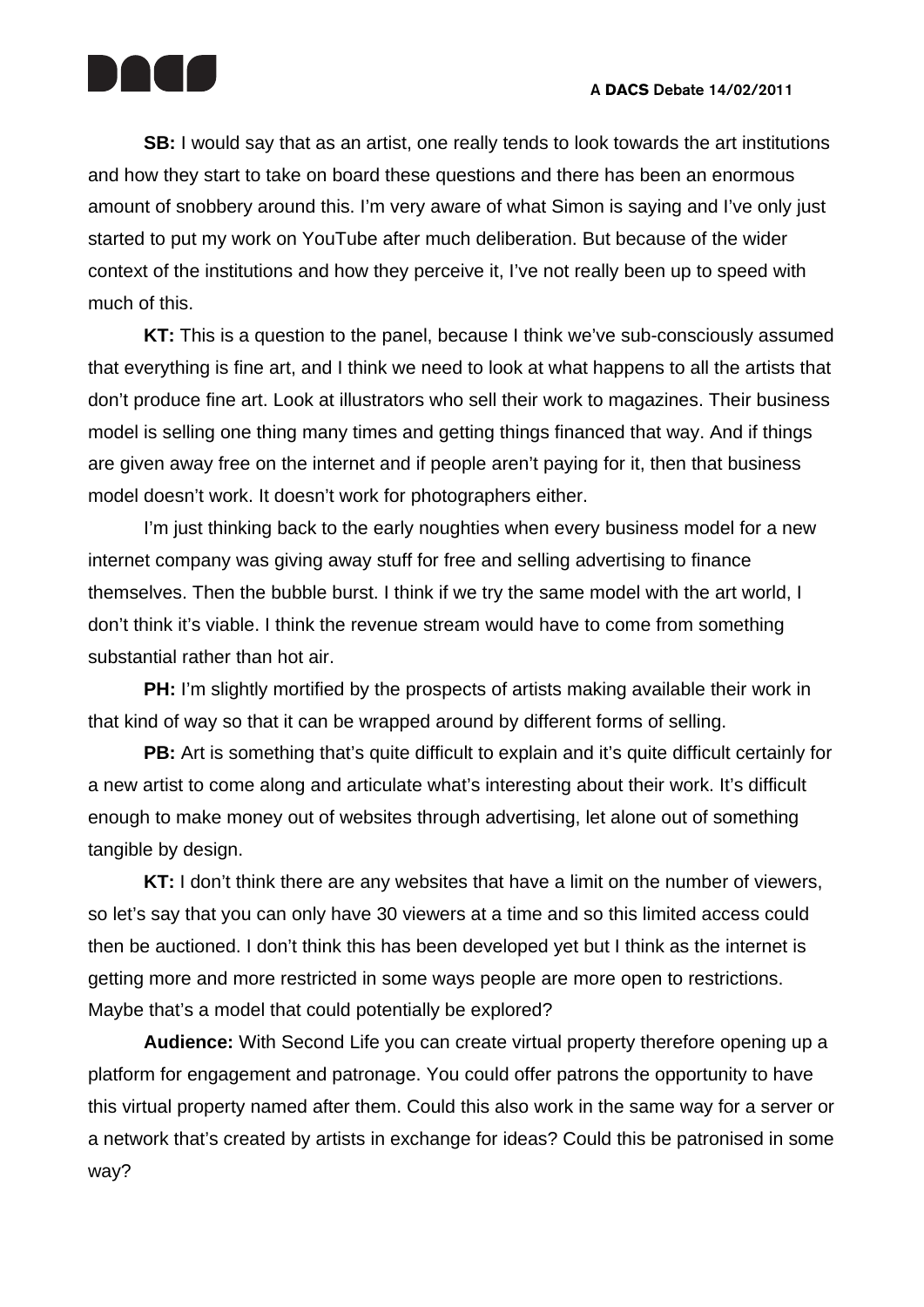

**PB:** What's interesting is that you talk about patronage and that reminds us that the art world as it is now has not always been like this. There is no divine order that says there is a gallery system with rich private individuals who are prepared to hand over lots of money to sustain a certain kind of artist in gold. You know, 400 years ago the art world was different. It's going to be different again in 400 years' time.

**SF:** But it does use a model, and in some ways the art world is almost like an antidote to a lot of what we've been talking about. Its model belongs to a pre-mass production system. It's not surprising that the art world does have difficulty with this concept.

PB: But that's one of the things that we were talking about at the beginning: artificial scarcity. It works but only if you understand that it's artificial and that it needs to be a conceptual scarcity rather than a practical scarcity.

**PH:** I think there are aesthetic considerations as well. In my experience there are very few collectors for moving image. Even the majority of public collections still find it very difficult to present moving image and it seems incredible that there could be such resistance to such an important medium. We are in a situation where both public collections and private collections are not aligned to these innovative new forms of cultural production. These agencies are so crucial for artists in terms of ascribing critical and financial value, and their legacy and visibility. I can certainly see that there's a need for some new system but there needs to be an erosion of this idea of one supplementing the other which I think is structurally problematic.

**PB:** I think some artists work in physical objects and some collectors like to buy physical objects and they always will. But there's a whole new kind of work of art that is now possible that is not based around that mode of thinking.

**PH:** This is where the bridge isn't clear. How do these two things connect up?

**SF:** As an artist making work now, I do want to make physical, touchable things that have a sensory impact on the audience, but also it would be very strange if I said I'm only going to chisel wood.

**SB:** This goes back to my original point about the art college and the kind of work produced there and the way things are moving. My experience is that there isn't a great deal of work that's using the internet as the site for art. That's not to say that people haven't been involved in digital work but they are not using it i a site and it's not really an area that is actively thought through in terms of the kinds of courses that there are, so you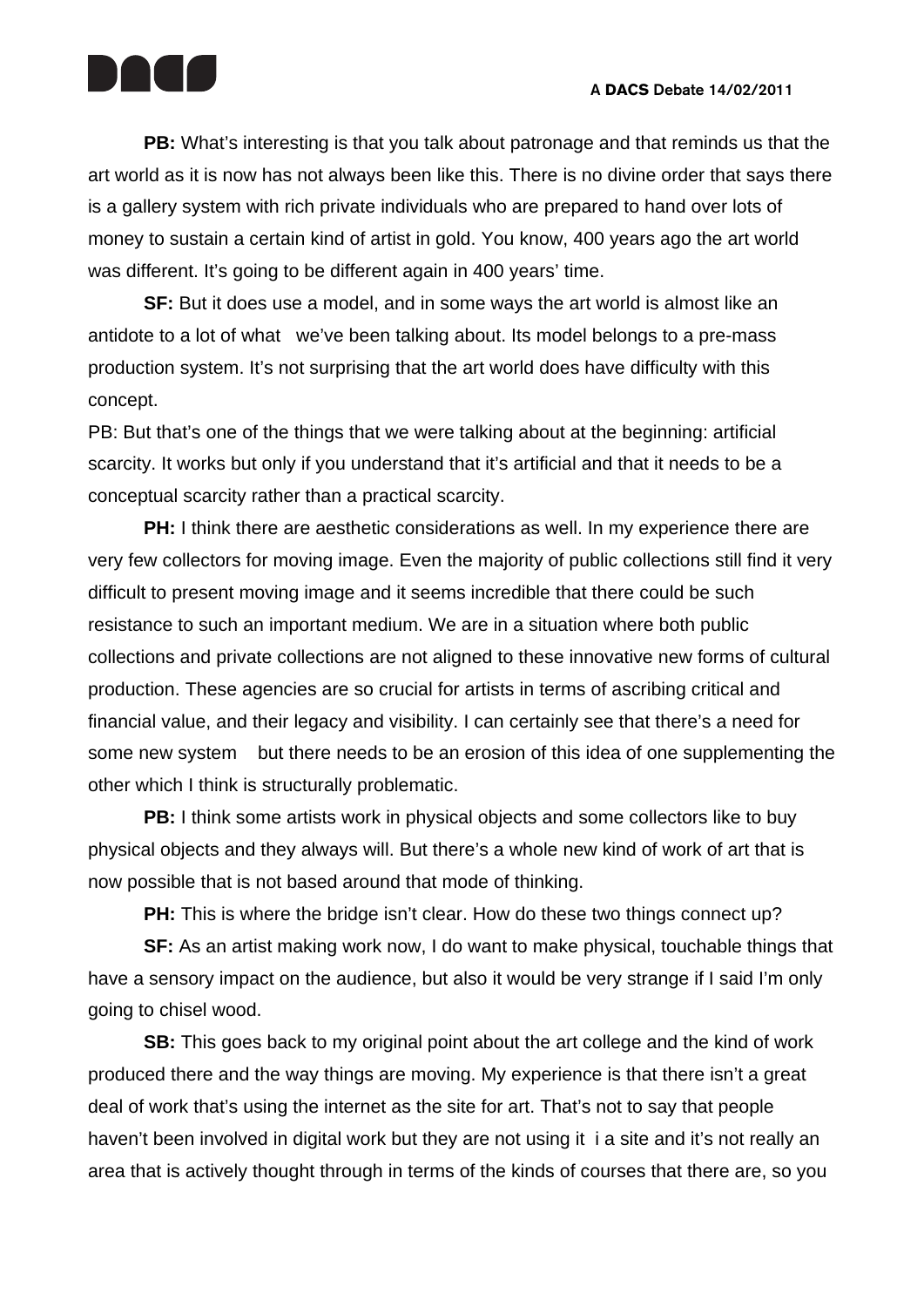

know, there are lots of implications here about who has the capacity to straddle these realms.

**Audience:** I notice you can attend Frieze on Facebook. Do you think social media has impacted on how artists sell their work?

**KT:** All PR is good PR and social media is definitely something that will affect how an artist promotes themselves. And you know the fact that the galleries, the media and the art fairs are exploring these tools is very much proof of that.

**PH:** I think that the art world is adopting this experience economy. There's a huge amount of buying that is happening at art fairs and less so in commercial galleries. That's one of the key shifts recently and I think that social networking supports that aspect of the art world along with the social experience of it. That's really important as you do have people that are definitely buying on the back of being sent a JPEG.

What they're having is physical ownership in perpetuity of an actual object that forms part of a system that everyone, critically or otherwise, believes in. I think they are supplementing and enabling that to operate in a different way but they're within a system.

**SF:** I think the art world has absolutely taken to Facebook due to herd mentality. Everybody rushes around something that's hot and Facebook offers a parody of that system. I think an artist's job is to infiltrate those systems and create disruptions in the world around them.

**Audience:** You've all talked a lot about space, virtual space, physical space, but you haven't talked about time and I'd like you to talk about the impact of this new digital world on time. I don't know any artist who comes out fully formed. They need time in order to become an artist, time to fail, to make mistakes before you have the confidence or you have something that you can take to market and that the market might want. And what happens to those ideas which can take years or even decades to be validated by the market?

**PB:** That is an amazing bunch of questions because time and space are the same thing and the internet is something that makes time disappear by removing space and it connects us. To deal with the last thing that you said, yes while the internet is really good at taking a massive amount of snapshots, things tend to be perceived in that moment rather than over a longer period of time. If you look at something like Twitter or Facebook status updates, the way you use that is a bunch of snapshots that have their validity at that moment so there is an aggregate validity to the whole thing over a period of time, but that's not what you focus on. But the thing is we don't know yet if something takes a long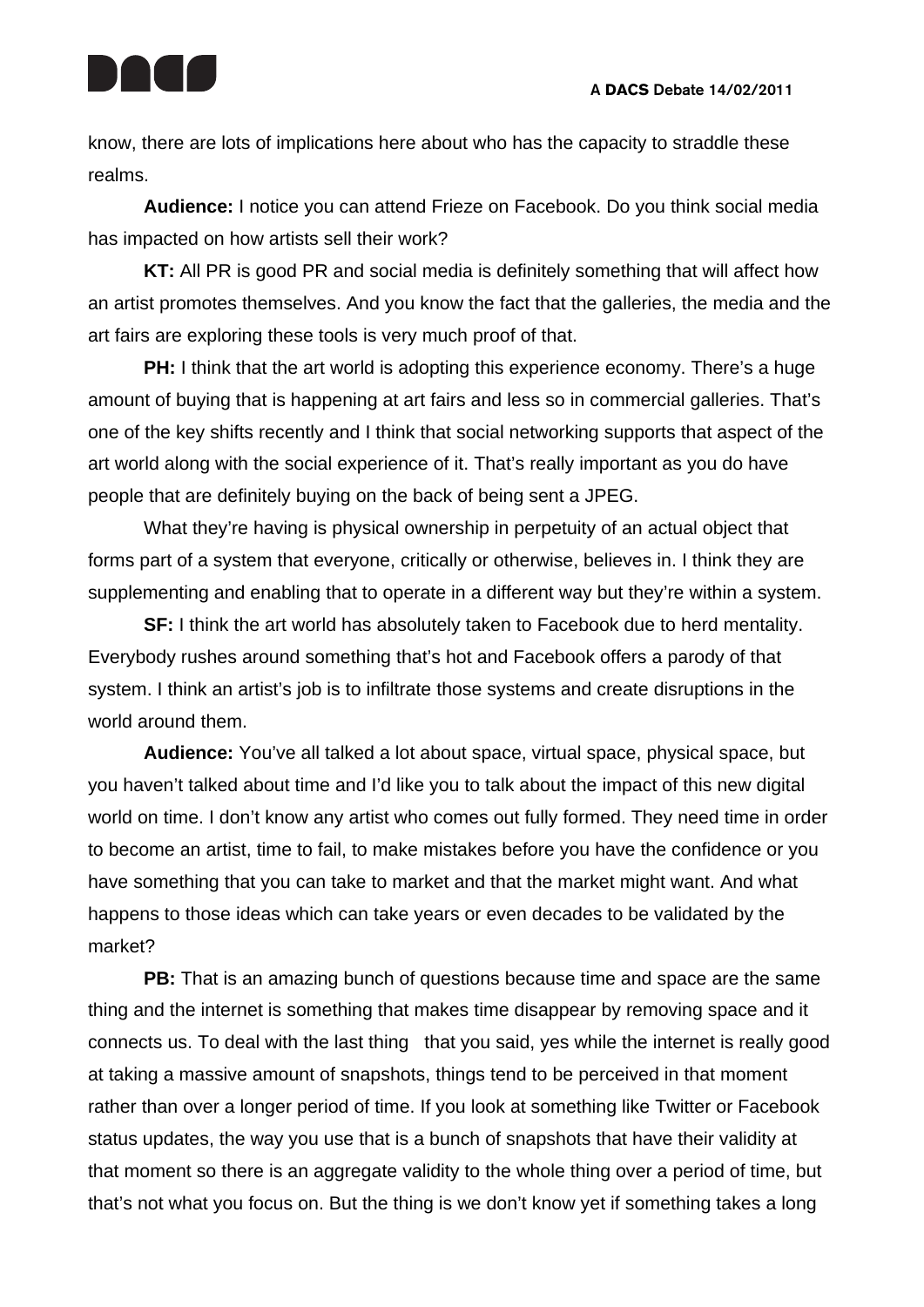

time to emerge and become important. Facebook is less than ten years old. YouTube wasn't around six years ago so we just don't know.

I think for me the most interesting thing is if you look at Facebook: I'm not interested in it as a thing for marketing, I'm interested in the fact that digital, by its very nature, is about information. Artists are starting to use this information as the basis of their work and that's still a really hard thing for us to get our heads around. It is about as hard to imagine as what the art world thought of early conceptual art when that came along: it's ugly; it's stupid; it's pointless; I don't understand it. And that's what's happening right now. And for a time the existing art world is going to hate it and then it will co-opt it and then it will have always liked it and this won't be a problem any more.

**KT:** I think we've seen from the film industry how the window of opportunity for making money has contracted massively and now it's everything within 180 days. And I think the same is happening a little in the art world in that press coverage has shortened so that's one aspect of time influencing how money is made in the art world and how an artist can earn money. And the other point is that works of art posted online have a different longevity that isn't confined to anything physical, which could also work to its advantage. So in essence I think there are two aspects: the physical thing might have been shortened but the networking opportunity might have been extended because digital platforms give the opportunity to stagger releases and keep doing updates over a period of time.

**SF:** The one thing that the digital world gives us that we didn't have before is distributed "instantness". Also on the internet, things actually do stick around, that dodgy interview that you did when you were really tired and hung over is still there five years later. I do think it is a kind of space and there are objects in that space that turn out to be surprisingly stable.

**PH:** I think it would be very interesting to see what forms of visual art come out in response to these debates. I recently saw the Nam June Paik exhibition at the Tate and it's interesting to me how it's possible to have an artist creating recognisable cultural formats that draw attention to these conditions and experiences but in a format that continues a certain visual vocabulary and a conceptual history. It can be recognisable as part of a continuity of visual culture rather than having come with no context and no clear structure or legacy. I think it's very important for any system to have a shape and to leave a legacy.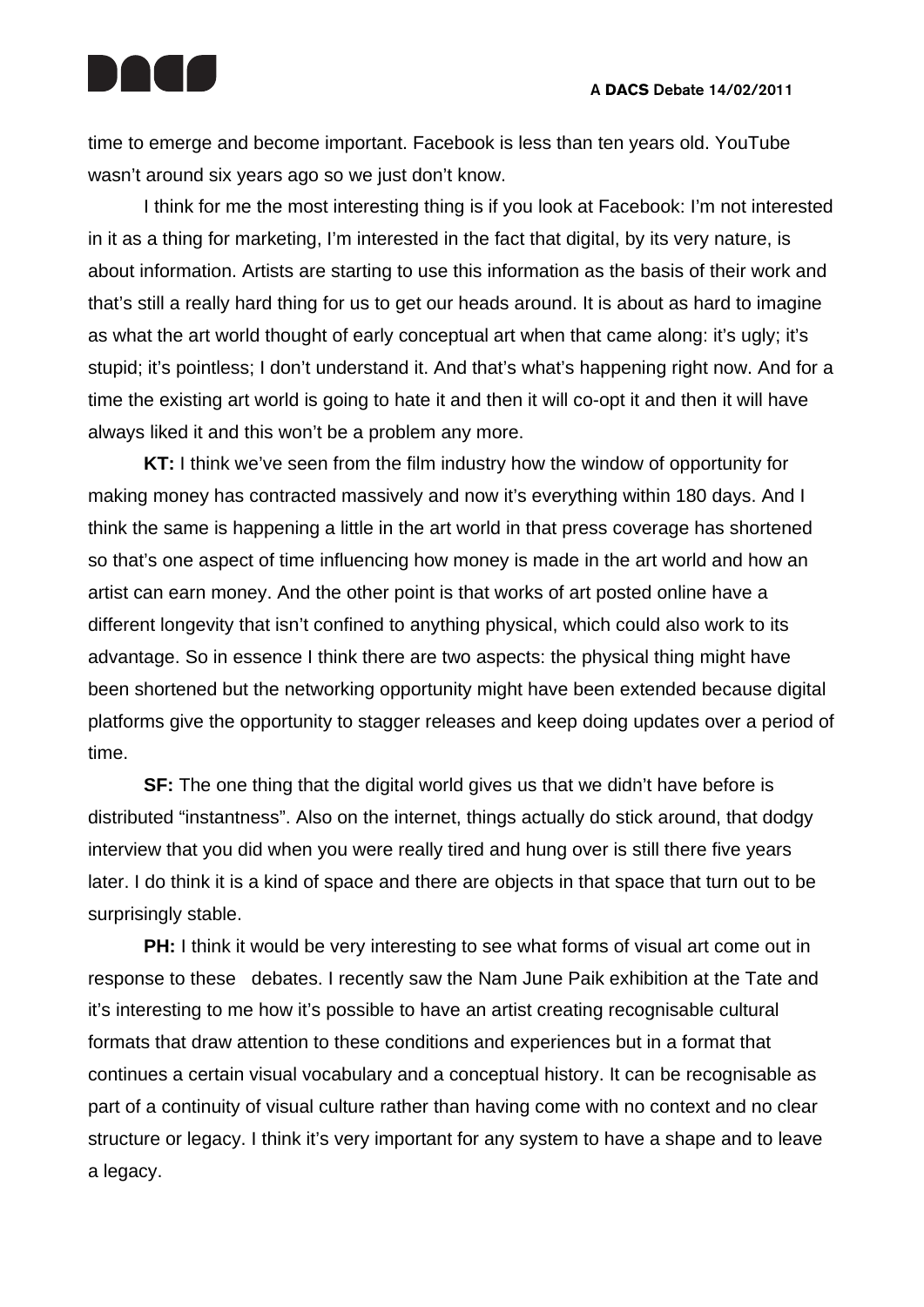**SF:** The problem about it being embedded in this way is more to do with the institutions and collectors rather than the artists. The artists who make work that is distributed in this way do not see themselves as any different. It's only the institutions who are trying to get their head around what to do about it.

**PH:** Absolutely. I don't think it is the artist who decides whether they're visible or not, or if they're bought or sold. I think part of the challenge for artists is that they're not always influential in those systems. They have to be identified within a consensus that is quite complicated as we know, so how that works in the virtual I think is really fascinating.

**Audience:** We're assuming that the old model was wonderful and generous for artists but it could be that the change is actually a good thing. So maybe this change that we're so scared of is actually going to bring some good news?

**PH:** Well I'm sure it will, as you say. We've probably been a bit gloomy about the conditions and we've certainly focused a lot on the digital but I think one of the key things for future artists is going to be the changes that are coming in terms of this next generation of students and the burdening of individuals with debt at a time when making a career out of being an artist seems to be unsupportable. I think that that will have a very big effect on the next generation of artists. It seems to me that we have a situation where there's been an over production of artists and curators and lots of other arts professionals at a time when there's going to be re-trenching, if you like, from those agencies that actually employ those people. I think that these are things that are going to affect the way that art is presented and mediated to audiences and those systems for producing artists and curators will be very influential.

**KT**: I was thinking about democracy and that the internet has made everything more democratic because information's available and it is the art world that is not very democratic and maybe that's a change that could come out of it.

**PH:** Personally, I think the art world is very democratic. If you look at public collections, museums and art galleries across the UK, there are more people who go and experience art in museums and galleries in this country than enjoy football. The art world offer is there, it's free, and it's on the doorstep. Of course the art historical narratives told within institutions are still hugely problematic as we know. They are not diverse, and they are overly gendered and westernized. But is there enough there that is democratic? I would say so for people who still want to make works of art and put them into the world.

**KT:** The outlets are definitely democratic but I'm thinking of the ability of artists to put their work out there and let the public decide because now it's the social networks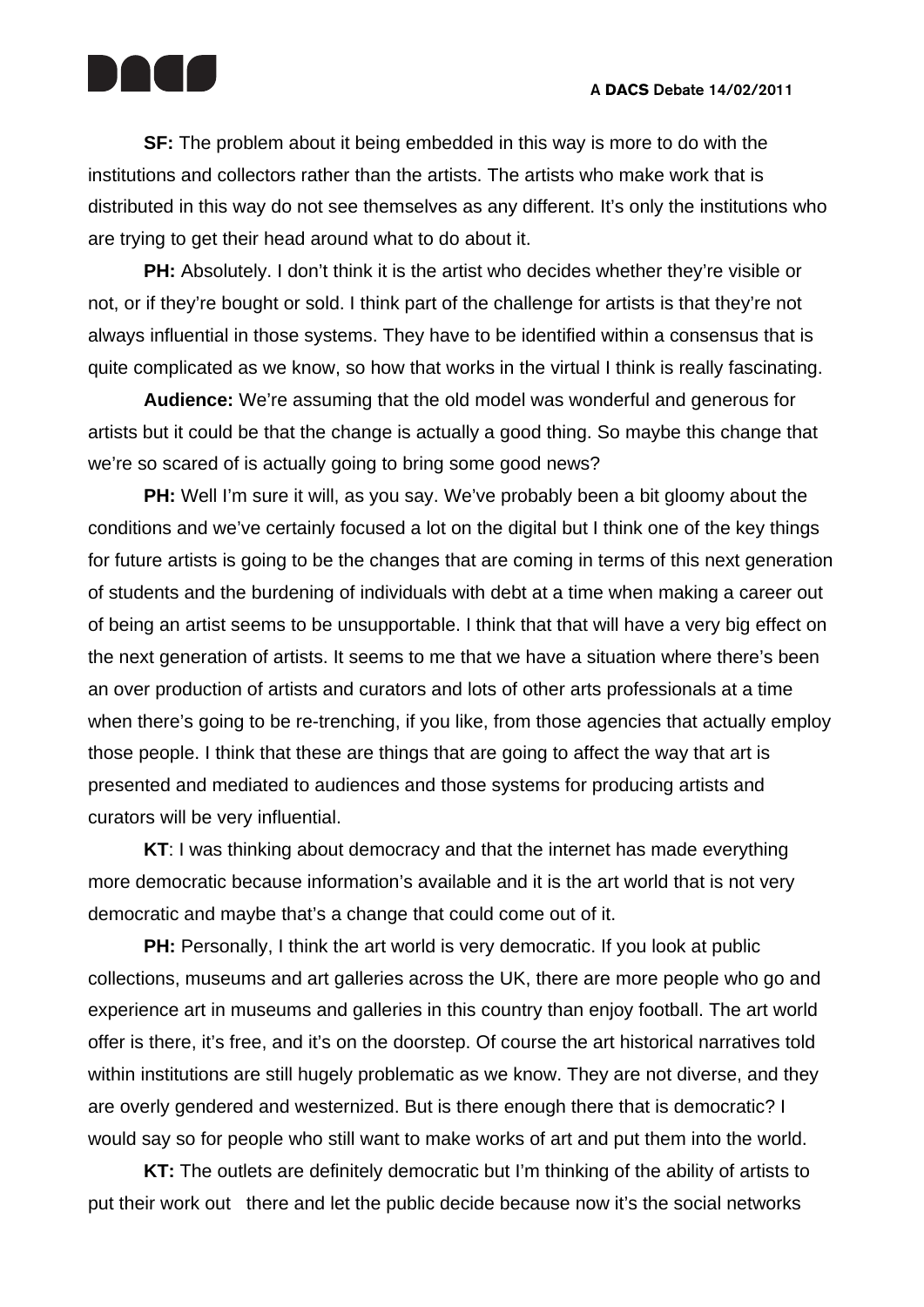

that decide whether something is a success or not, not necessarily the bottleneck of one or two curators. That's what I was thinking about when I said it could potentially be more democratic.

**PH:** I don't think there's a desire to be exclusive per se on the part of institutions it's just that they lack knowledge, money and networks. Many of these local authority museums are going to be on the front line of local authority spending cuts as they are not statutory.

**SB:** I am worried by the conditions that we're now facing and our discussions around the internet. It all seems very individualistic. If you're the sort of person who can speak that language and work within that sphere you do it as an individual. From my experience, working with museums and institutions, it is very much about a shared space where people come together.

**PB:** But the internet is also fantastic for exploring ideas communally. One interesting model is open source software. Here you've got people all over the world asynchronously and synchronously working on and towards a common goal. It's an intractable problem, like building an operating system to work to n incredible technical complexity. Yet by getting enough people using commoditised simple tools on the internet you can collaboratively produce this extraordinarily complicated, large and ambitious project. Then the tools that can be used to manage that process are equally as useful to create works of art if one believes that works of art can be digital works of art. Of course it can also be used to manage communal efforts to create physical artefacts as well.

**Audience:** Simon, you mentioned earlier about selling the code to your work, I think that's a really important way to differentiate the type of copy, so rather than having a copy which could be a JPEG which is a compressed image, you could sell the draw data for your photograph or you could sell the code to your animation. I think that this may be a way forward in the digital domain of differentiating between what's out there and what's available to collectors.

**SF:** Although it might not seem it, you've made a distinction between a physical object and a virtual object. I think an artist who makes a painting has created some sort of intervention in the world that has some meaning and I think what people value when they buy that work is this conceptual artefact. It's maybe within the art model that people need some sort of authenticity and closeness but I don't think that has to only reside within physical objects. I think the physical object is just one vessel for that meaning.